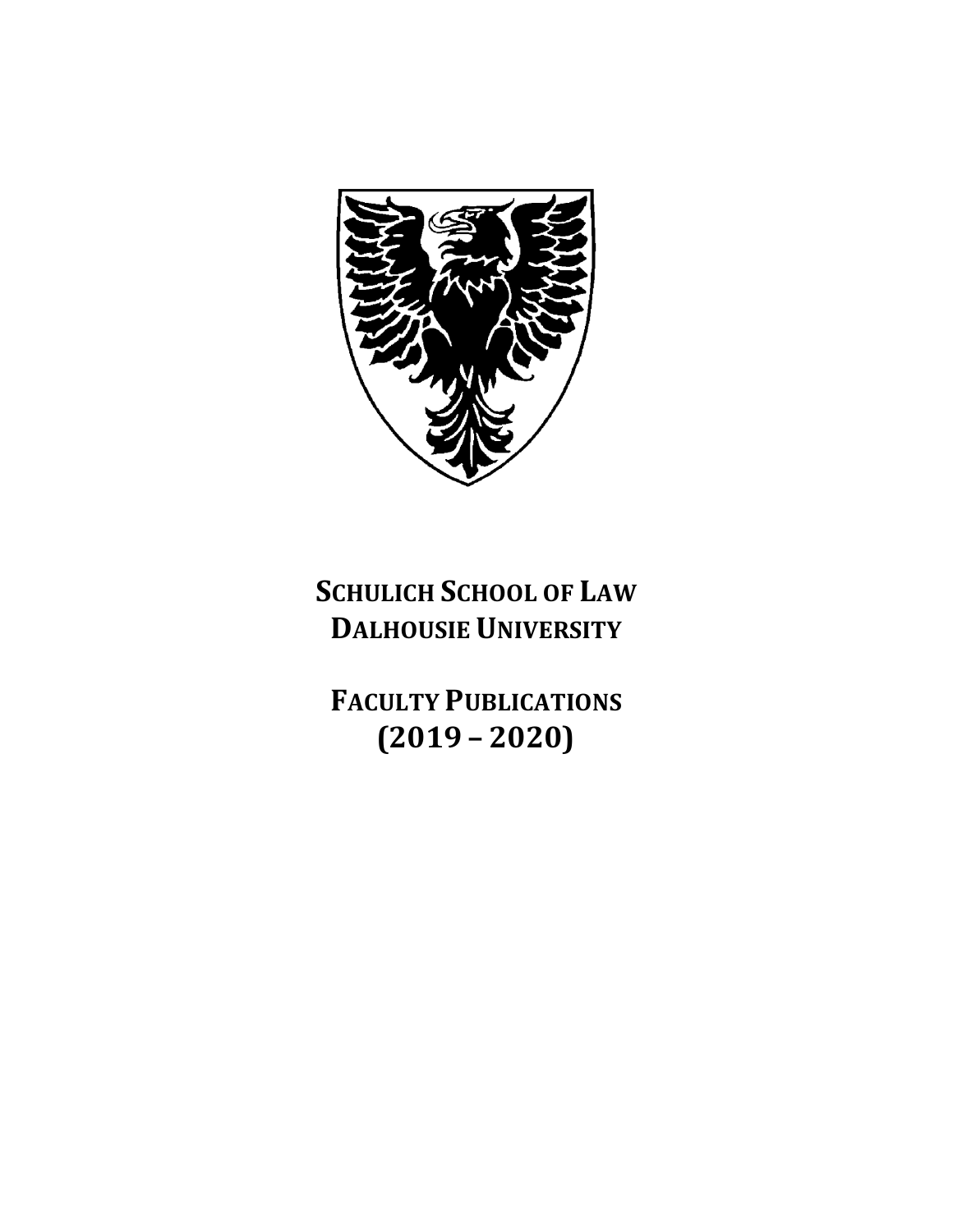# **Dalhousie Law Faculty Publications (2019 – 2020)**

### **Nayha Acharya -**

• *Deciding, "What Happened?" When We Don't Really Know: Finding Theoretical Grounding for Legitimate Judicial Fact-Finding*, (2020) 33(1) Canadian Journal of Law and Jurisprudence 1.

# **Olabisi Akinkugbe -**

### **Articles**

- "Reverse Contributors? African State Parties, ICSID, and the Development of International Investment Law", (Invited contribution under review for Special Issue on "Africa and the ICSID System), ICSID Review, Vol. 34, No. 2 (2019), pp. 434–454 **(R)**
- (with Ohio Omiunu, Amaka Vanni, Regis Y. Simo and Luwam Dirar), "Africa's Participation in International Economic Law in the 21st Century: An Introduction", (2020) Manchester Journal of International Economic Law, Volume 17, Issue 1: 1-10 **(R)**

#### **Book Chapters**

• (with , Sara Seck, and Bayo Majekolagbe) "2018 Developments in Home State Foreign Direct Investment Policies", *Yearbook of International Investment Law and Policy,* (Oxford University Press; 2019) **(R)** (**Invited**)

# **Bruce Archibald –**

- "Capabilities Approaches and Labour Law through a Relational and Restorative Regulatory Lens" in Brian Langille (ed.) *The Capability Approach to Labour Law,*  (Oxford: Oxford University Press, 1919) **R (Invited)**
- "Restorative Regulation of Criminality at Work in Canada: Workplace Safety, Penal Law, and Human Capability Enhancement" in Alan Bogg, Jennifer Collins, Mark Freedland & Jonathan Herring (eds.) *Criminality at Work* (Oxford: Oxford University Press, 2020) **R (Invited)**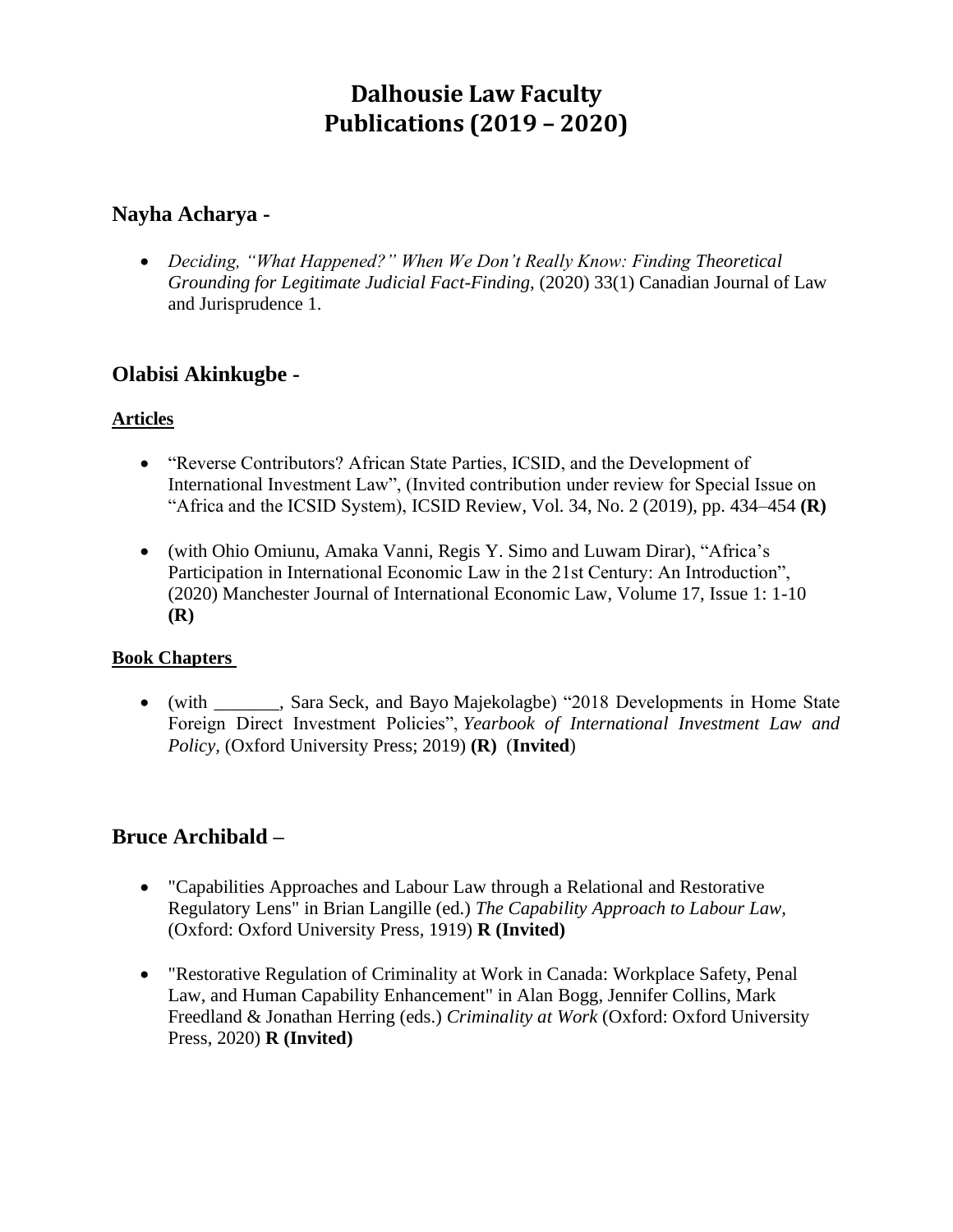# **Jamie Baxter -**

- *Inalienable: Property and the Political Economy of Institutional Change* (University of British Columbia Press, 2020)
- "Indigenous Land Rights and the Politics of Property" in Angela Cameron, Sari Graben and Val Napoleon, *Creating Indigenous Property: Power, Rights and Relationships* (University of Toronto Press, 2020)

# **Kim Brooks –**

- Tim Edgar: The Accidental Comparatist" (2020) 68:1 *Canadian Tax Journal* 125 142. **(R)**
- "An Intellectual History of Comparative Tax Law" (2020) 57:3 *Alberta Law Review* 649 – 682. **(R)**
- "Microaggressions experienced by LGBTQ academics in Canada: 'just not fitting in...it does take a toll'" (2020) International Journal of Qualitative Studies in Education 1-16 (with Brenda Beagan, Tameera Mohamed, Bea Waterfield & Merlinda Weinberg). **(R)**
- "The Daily Work of Fitting in as a Marginalized Lawyers" (2019) 45(1) *Queen's Law Journal* 157 – 192. **(R)**
- Taxation of Corporate Reorganizations (Toronto: Federated Press) (contributor, looseleaf).
- "The Ethical Tax Judge" in *Ethics and Taxation*, Robert van Brederode (New York: Springer, 2020), 397-412.
- *Canadian Tax Journal* (2019) 67(4):
	- o Richard Eccleston and Ainsley Elbra, eds., *Business, Civil Society and the "New" Politics of Corporate Tax Justice: Paying a Fair Share?*
	- o Mattia Anesa, Nicole Gillespie, A. Paul Spee, and Kerrie Sadiq, "The Legitimation of Corporate Tax Minimization"
	- o Shu-Yi Oei and Leigh Z. Osofsky, "Constituencies and Control in Statutory Drafting: Interviews with Government Tax Counsels"
	- o Tarcisio Diniz Magalhães, "What Is Really Wrong with Global Tax Governance and How To Properly Fix It"
	- o Afton Titus, "Designing a General Anti-Avoidance Rule for the East African Community—A Comparative Analysis"
	- o Daisy L.A. Ogembo, "The Tax Justice Network-Africa v Cabinet Secretary for National Treasury & 2 Others: A Big Win for Tax Justice Activism?"
	- o Michael C. Durst, *Taxing Multinational Business in Lower-Income Countries: Economics, Politics and Social Responsibility*
	- o Sunita Jogarajan, *Double Taxation and the League of Nations*
- *Canadian Tax Journal* (2019) 67(2):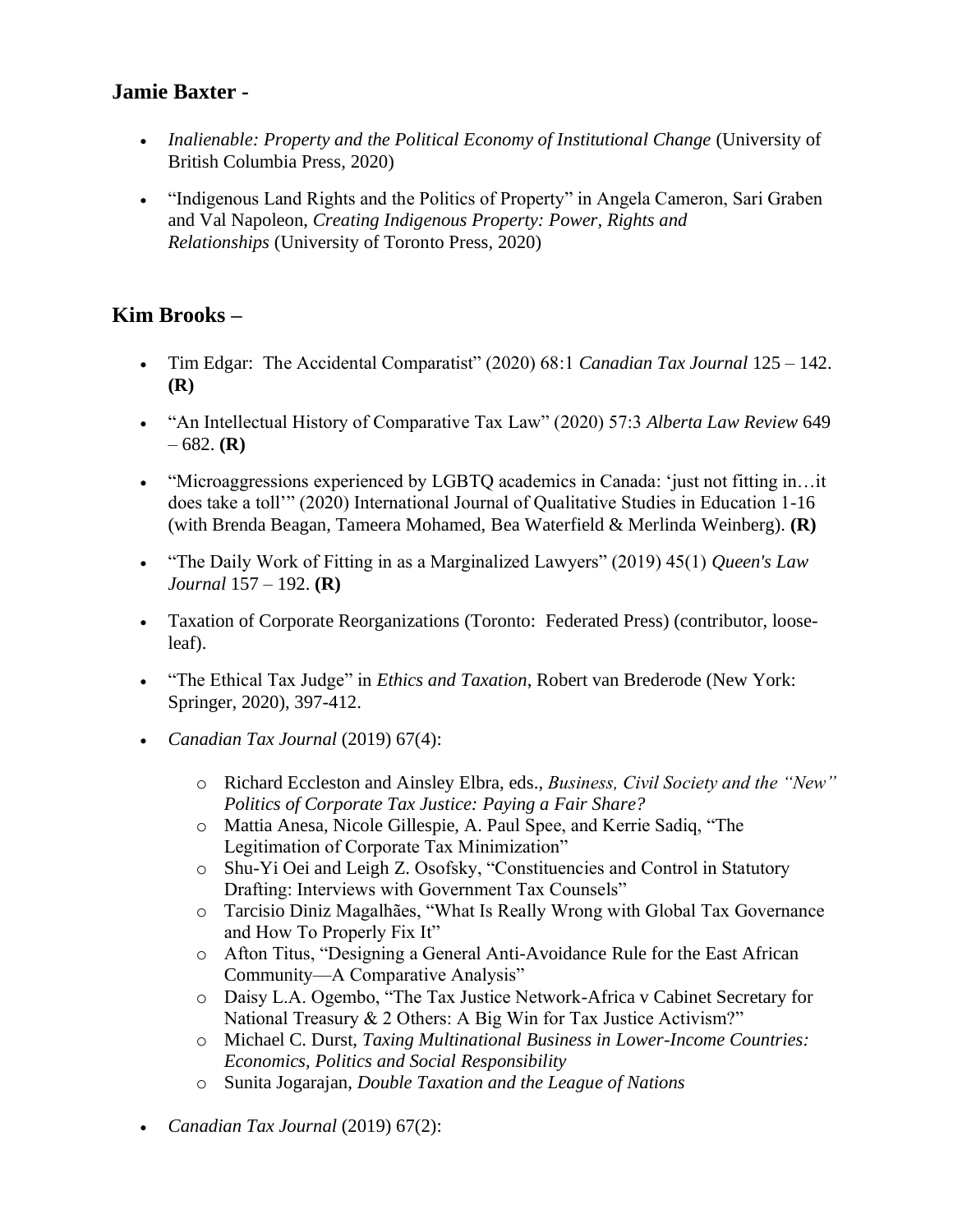- o Bridget Crawford and Anthony Infanti, *Feminist Judgments: Rewritten Tax Opinions*
- o Vito Tanzi, *The Ecology of Tax Systems: Factors that Shape the Demand and Supply of Taxes*
- o Jay Soled and Kathleen DeLaney Thomas, "Automation and the Income Tax"
- o Assaf Likhovski, *Tax Law and Social Norms in Mandatory Palestine and Israel*
- o Mick Moore et al, *Taxing Africa: Coercion, Reform and Development*
- o Daniel Halliday, *The Inheritance of Wealth: Justice, Equality, and the Right to Bequeath*
- o Elliot Ash and Omri Marian, "The Making of International Tax Law: Empirical Evidence from Natural Language Processing"

# **Aldo Chircop –**

### **Books**

- (with M. McConnell & Scott Coffen-Smout), eds. (2020. *Ocean Yearbook*, vol. 34 (Leiden: Nijhoff). **(R)**
- (with F. Goerlandt, C. Aporta & R. Pelot) eds. (2020). *Governance of Arctic Shipping: Rethinking Risk, Human Impacts and Regulation* (Cham, Switzerland: Springer Polar Science). **(R)**

### **Articles & chapters in books**

- (with F. Goerlandt, C. Aporta & R. Pelot), eds. (2020). "Introduction". In A. Chircop et al., eds. (2020). *Governance of Arctic Shipping: Rethinking Risk, Human Impacts and Regulation* (Cham, Switzerland: Springer Polar Science). **(R)**
- "The Regulation of Ship Emissions in Canadian Northwest Atlantic and Arctic Waters: Is there a Need for Consistency and Equity?" In A. Chircop et al., eds. (2020). *Governance of Arctic Shipping: Rethinking Risk, Human Impacts and Regulation* (Cham, Switzerland: Springer Polar Science). **(R)**
- (with Jiayu Bai) "The Regulation of Heavy Fuel Oil in Arctic Shipping: Interests, Measures and Impacts". In A. Chircop et al., eds. (2020). *Governance of Arctic Shipping: Rethinking Risk, Human Impacts and Regulation* (Cham, Switzerland: Springer Polar Science). **(R)**
- (with J. Yoo, F. Goerlandt) "Unmanned Remotely Operated Search and Rescue Ships (RO-SARS) in the Canadian Arctic: Exploring the Opportunities, Risk Dimensions and Governance Implications". In A. Chircop et al., eds. (2020). *Governance of Arctic Shipping: Rethinking Risk, Human Impacts and Regulation* (Cham, Switzerland: Springer Polar Science). **(R)**
- "Implementation of UNCLOS Article 82 in Canada and Implications of Adjacency to the Area." In C. Banet, ed., *The Law of the Seabed*. Nijhoff. 371-394 (open-access) **(R)**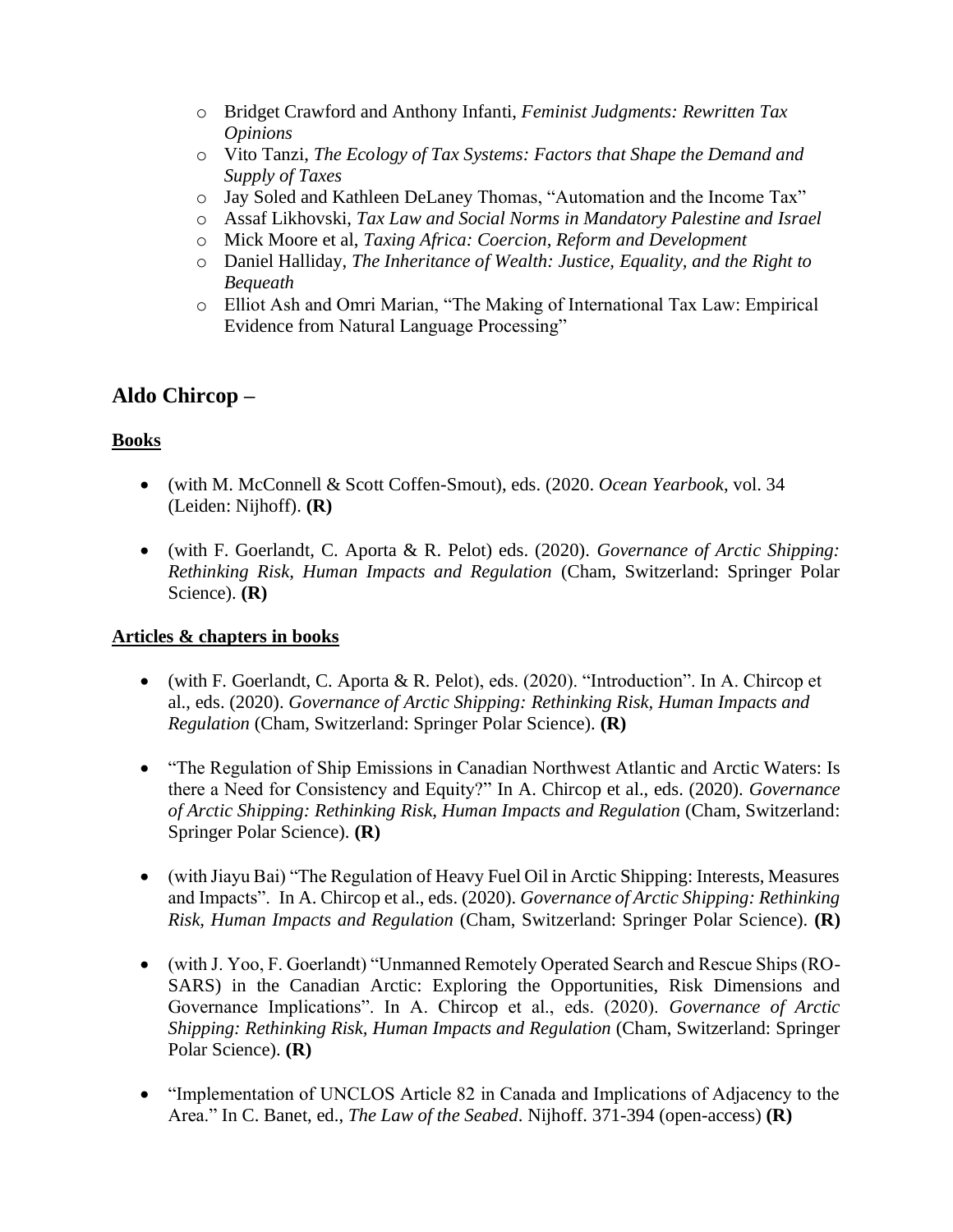- (with D. Shan) "Governance of International Shipping in the Era of Decarbonisation: New Challenges for the IMO?" In P.K. Mukherjee (ed), *Maritime Law in Motion*. Cham, Switzerland: Springer Publishing**. (R)**
- "Maritime Autonomous Surface Ships in International Law: New Challenges for the Regulation of International Navigation and Shipping." In M. Nordquist et al (eds), *Cooperation and Engagement in the Asia Pacific Region*. Leiden: Brill. 18-31. **(R)**
- "Decarbonization of Shipping: What Role for Technology Development and Transfer in the IMO GHG Strategy?" (4) *Zeitschrift für europäisches Umwelt- und Planungsrecht (Journal of European and Environmental Planning Law)*, 462-470. **(R)**
- "Canada and the Polar Code: Balancing Unilateralism and Multilateralism in the Regulation of Arctic Shipping." LI *Revue Belge de droit international* 380-404. (This journal issue is in print in 2020). **(R)**

# **Steve Coughlan –**

### **Books**

- *Criminal Procedure* 4<sup>th</sup> ed. (Toronto: Irwin Law, 2020)
- (with Alex Gorlewski), *The Anatomy of Criminal Procedure: A Visual Guide to the Law*, (Toronto: Irwin Law, 2019) (This book was number 8 on Irwin Law's list of its top ten books for 2019)
- (with Michelle Lawrence and Rob Currie), *Annual Review of Criminal Law 2018* (Toronto: Carswell, 2019)

# **Chapter**

• (with Dale Darling) "The Canadian Legal System" in Michael Hadskis, Leah Hutt, Mary Mcnally, eds, *Dental Law in Canada*, (3rd ed), (LexisNexis, 2019)

# **Articles**

- " $R_V$  Chapman: Can you Believe Without Believing?" (2020) 60 CR (7<sup>th</sup>) 318
- "Stand By' for Confusion" (2019) 57 CR  $(7<sup>th</sup>)$  89
- "Slippage and Ambiguity: the Uncertain 'Progress' of Search Incident to Investigative Detention" (2019) 56 CR (7th) 24

### **Case Comments**

- *R v Chouhan* (2020) 60 CR (7<sup>th</sup>) 1
- *R v KJM* (2020) 59 CR (7<sup>th</sup>) 64
- *R v King* (2020) 58 CR (7<sup>th</sup>) 168
- *Fleming v Ontario* (2019) 57 CR (7<sup>th</sup>) 294
- *R v Matthew Raymond* (2019) 57 CR (7<sup>th</sup>) 89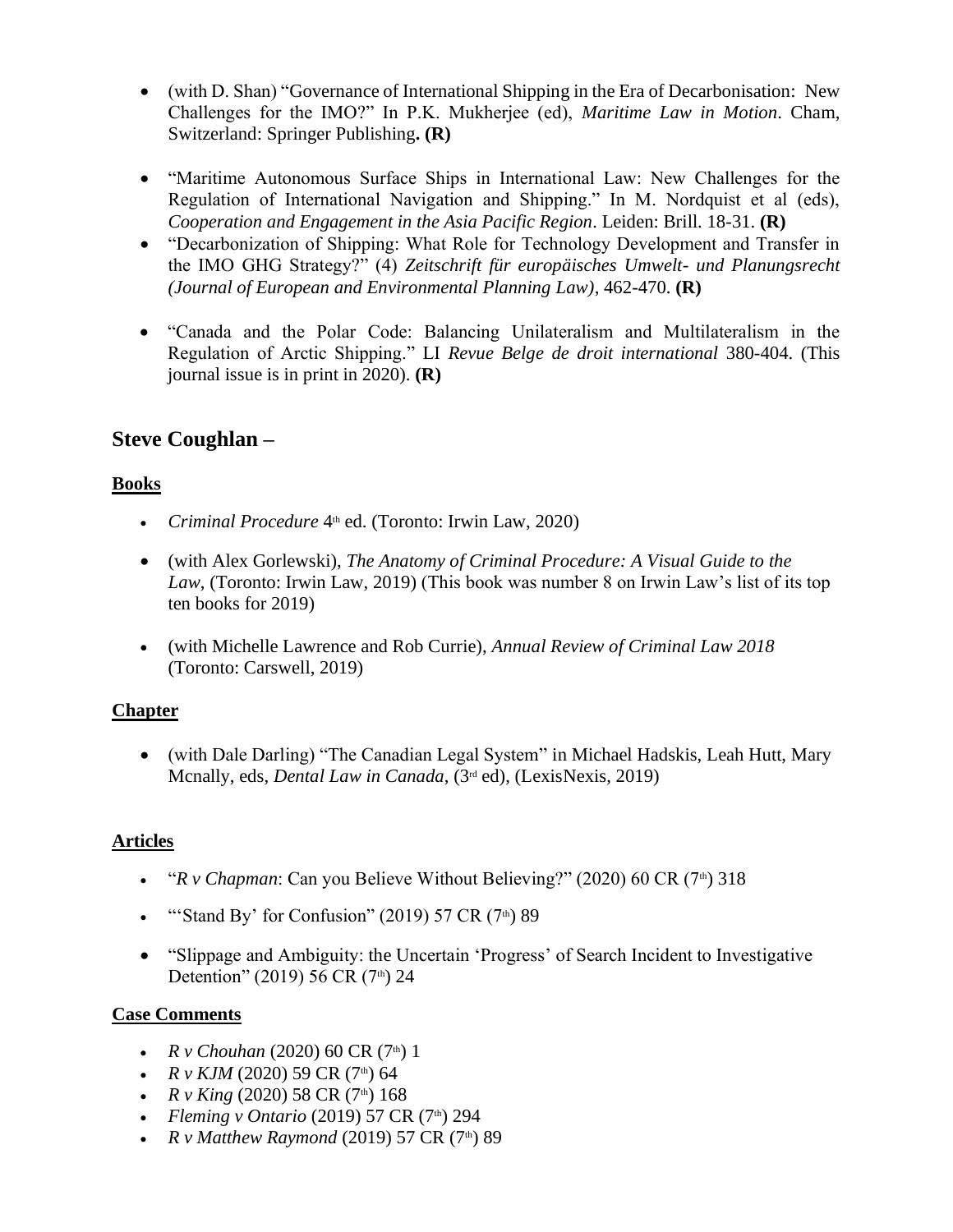•  $R \, \nu$  *Trinchi* (2019) 55 CR (7<sup>th</sup>) 43

# **Elaine Craig –**

- "Sexual Assault and Intoxication: Defining (In)Capacity to Consent" (2020) 98 Canadian Bar Review 1. **(R)**
- "An Examination of How the Military's Legal System Responds to Sexual Assault" (2020) 43:1 Dalhousie Law Journal 1 (pg 1 – 39). **(R)**
- "Feminism, Public Dialogue and Sexual Assault Law" in Fiona MacDonald and Alexandra Dobrowolsky eds, *Turbulent Times, Transformational Possibilities? Gender and Politics Today and Tomorrow* (University of Toronto Press, 2020)
- "Communication, Knowledge Sharing and Danger Assessments: Key Factors in Prevention of Domestic Violence Fatalities" Review: Rachel Louise Snyder, *No Visible Bruises: What We Don't Know About Domestic Violence Can Kill Us* in online journal: Jotwell Equality Section (2020)

# **Robert Currie –**

- (with Steve Coughlan & Michelle Lawrence), *Annual Review of Criminal Law 2018* (Toronto: Carswell, 2019)
- (with Joseph Rikhof), *International and Transnational Criminal Law*, 3rd ed. (Toronto: Irwin Law, 2020)
- (with Phillip M. Saunders), general eds., *Kindred's International Law: Chiefly As Interpreted and Applied in Canada*, 9<sup>th</sup> ed. (Toronto: Emond Montgomery, 2019), coeditor and author
- (with Jacob Leon) "COPLA: A Transnational Criminal Court for Latin America & the Caribbean" (2019) 88:4 Nordic J Int'l L 587
- Book Review, *Legal Responses to Transnational and International Crimes: Toward an Integrative Approach*, Harmen van der Wilt & Christophe Paulussen, eds [2018] 16 NEW ZEALAND YEARBOOK OF INTERNATIONAL LAW
- Book Review, *Digital Evidence: A Practitioner's Handbook*, by Gerald Chan & Susan Magotiaux (2019) 17 CANADIAN JOURNAL OF LAW & TECHNOLOGY 113
- Co-Editor-In-Chief, *Canadian Journal of Law & Technology*, Vol 17 issue 2 and Vol 18 issue 1

# **Michael Deturbide –**

**Books**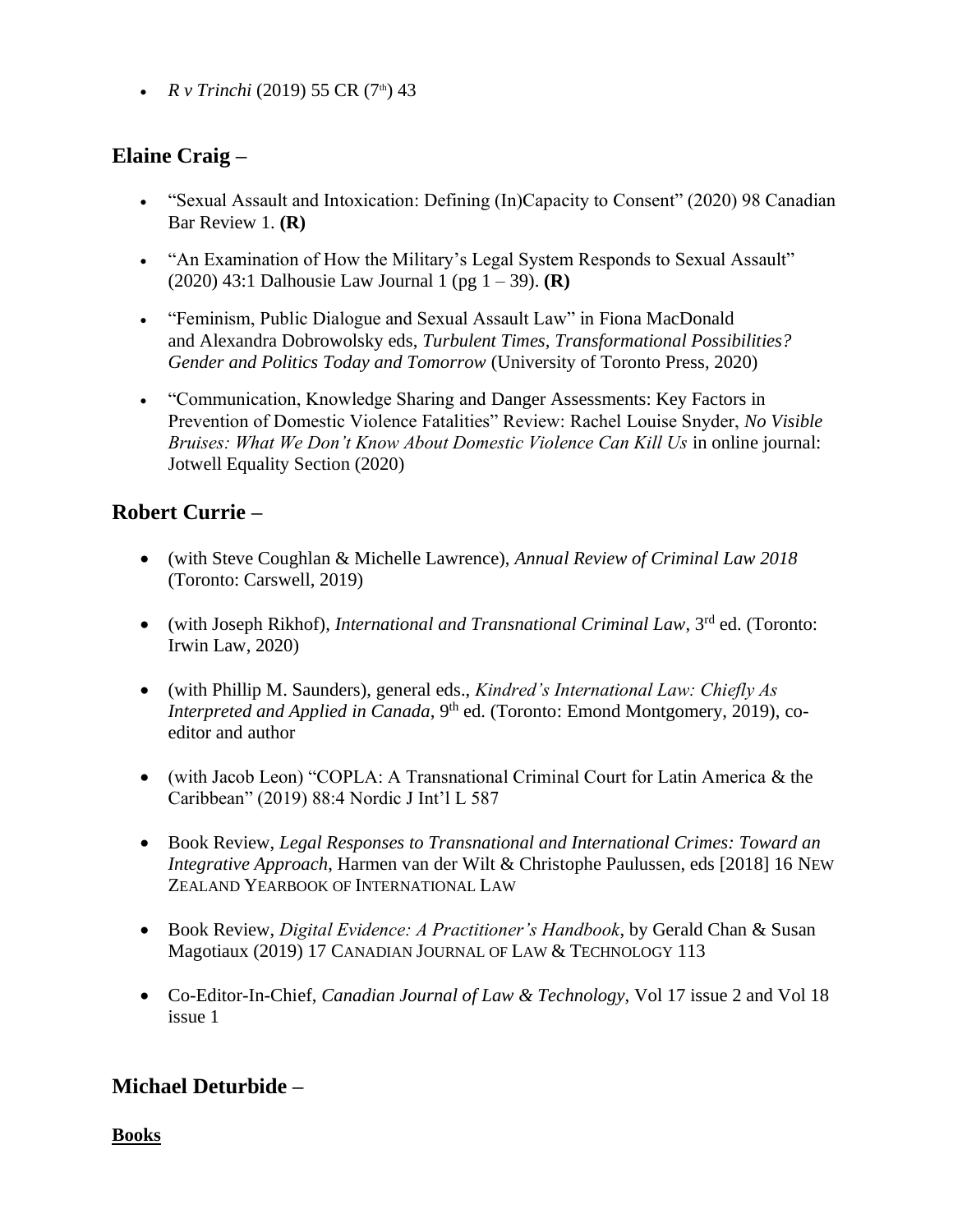• (with Teresa Scassa), *Digital Commerce in Canada,* Lexis-Nexis Canada Inc., 2020

# **Richard Devlin –**

• (with S. Frame) "Economic corruption, political machinations and legal ethics: correspondents' report from Canada". (2019) 22 *Legal Ethics* 94-102.

# **Meinhard Doelle –**

- (with Gunnar Sander) "Next Generation Environmental Assessment in the Emerging High Seas Regime? An Evaluation of the State of the Negotiations" (2020) 35(3) International Journal of Marine and Coastal Law 498- 532, [https://ssrn.com/abstract=3479657.](https://ssrn.com/abstract=3479657)
- (co-author) Gearing up impact assessment as a vehicle for implementing the UN Sustainable Development Goals (2019) 37 IAPA. (DOI: 10.1080/14615517.2019.1677089).
- (with Sara Seck), "Loss & Damage from Climate Change: A Maturing Concept in Climate Law?" (2019) Climate Policy 1752. DOI: 10.1080/14693062.2019.1630353, [https://ssrn.com/abstract=3313416.](https://ssrn.com/abstract=3313416)
- (with John Sinclair), "The New Federal *Impact Assessment Act* in Canada: Delivering on Reform Expectations?" (2019) 79 EIAR, 1-9, [https://ssrn.com/abstract=3290255.](https://ssrn.com/abstract=3290255)
- (with David Wright), "Social Cost of Carbon in Environmental Impact Assessment" (2019) 52:3 UBC Law Review 1007, [https://ssrn.com/abstract=3332755.](https://ssrn.com/abstract=3332755)
- (co-author) Effectiveness Of Strategic Environmental Assessment In Canada Under Directive-Based And Informal Practice (2019) 37 IAPA 344.
- (with Theodore Adimazoya) "Chapter 45: Wave, Tidal and Ocean Thermal Energy" in *Encyclopedia Energy Law and the Environment* (forthcoming, 2020), [https://ssrn.com/abstract=3587308.](https://ssrn.com/abstract=3587308)

# **Jocelyn Downie –**

• (with Jennifer Chandler, Melissa K. Andrew, Jennifer A. Chandler, Colleen M. Flood, Arthur Frank, Kwame McKenzie and Tanya Park), "MAiD Legislation at a Crossroads: Persons with Mental Disorders as their Sole Underlying Medical Condition" (30 January 2020) (available at [https://on-irpp.org/2uGglD4\)](https://on-irpp.org/2uGglD4)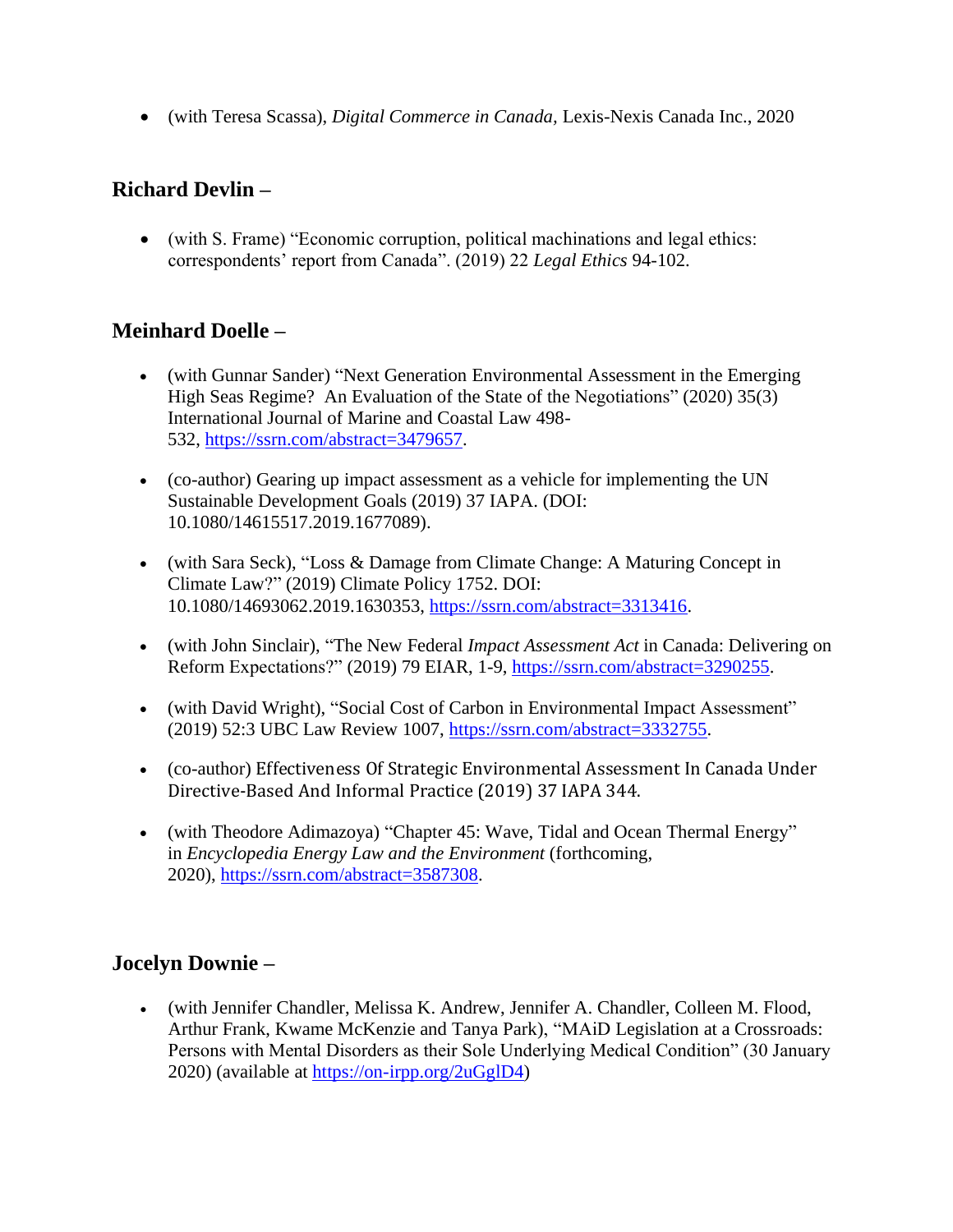- (with Adeline Iftene), "End-of-Life Care for Federally Incarcerated Individuals in Canada" (2020) 14:1 *McGill Journal of Law and Health* 1-50. **(R)**
- (with Adelina Iftene and Megan Steeves), "Assisted dying for prison populations: Lessons from and for abroad" (2019) *Medical Law International* 1-19. **(R)**

# **Maria Dugas –**

• Maria Dugas "Committing to Justice: The case for Impact of Race and Cultural Assessments in sentencing African Canadian Offenders" (2020) 43:1 Dal LJ 103.

# **Joanna Erdman –**

- "Reducing unnecessary caesarean sections: scoping review of financial and regulatory interventions" (2020) 17(133) Reproductive Health, [doi.org/10.1186/s12978-020-00983-y](http://doi.org/10.1186/s12978-020-00983-y) (with Opiyo N., Young C., Harris Requejo, J., Bales S., & Pilar Betrán A.).
- "Decriminalization of abortion: A human rights imperative" (2020) 60 Best Practice  $\&$ Research Clinical Obstetrics and Gynaecology 11-24 (with Cook RJ.).
- "Abortion Rights and Direct Service Activism in Canada" trans. in Gender, Law and Justice/Tratado de Géneros, Derecho y Justicia, vol. II. (Rubinzal Press, 2020).

# **Diana Ginn –**

#### **Book chapters**

- (with Edward R. Lewis), "Living Well Together: Insights from a Philosopher, a Theologian and a Legal Scholar" in Dawid Bunikowski & Alberto Puppo*,* eds, *Why Religion? Towards a Critical Philosophy of Law, Peace and God* ( Switzerland: Springer, 2020) pp 85-100. [I am lead author].
- (with Malcolm Boyle), "Employment Law for Dentists" in Michael Hadskis, Leah Hutt, Mary Mcnally, eds, *Dental Law in Canada*, (3rd ed), (LexisNexis, 2019) [Authorship shared equally]

### **Refereed Article**

• (with Javier García Oliva and Edward R. Lewis)*,* "Religion in Canadian Public Schools: Constitutionalized Anomalies" Education and Law Journal, January 2020 [I am lead author] **(R)** [Definition of refereed: The paper was reviewed by the editor, as well as sent by the journal to two anonymous reviewers; I received comments from the editor and reviewers.]

# **Lucie Guibault –**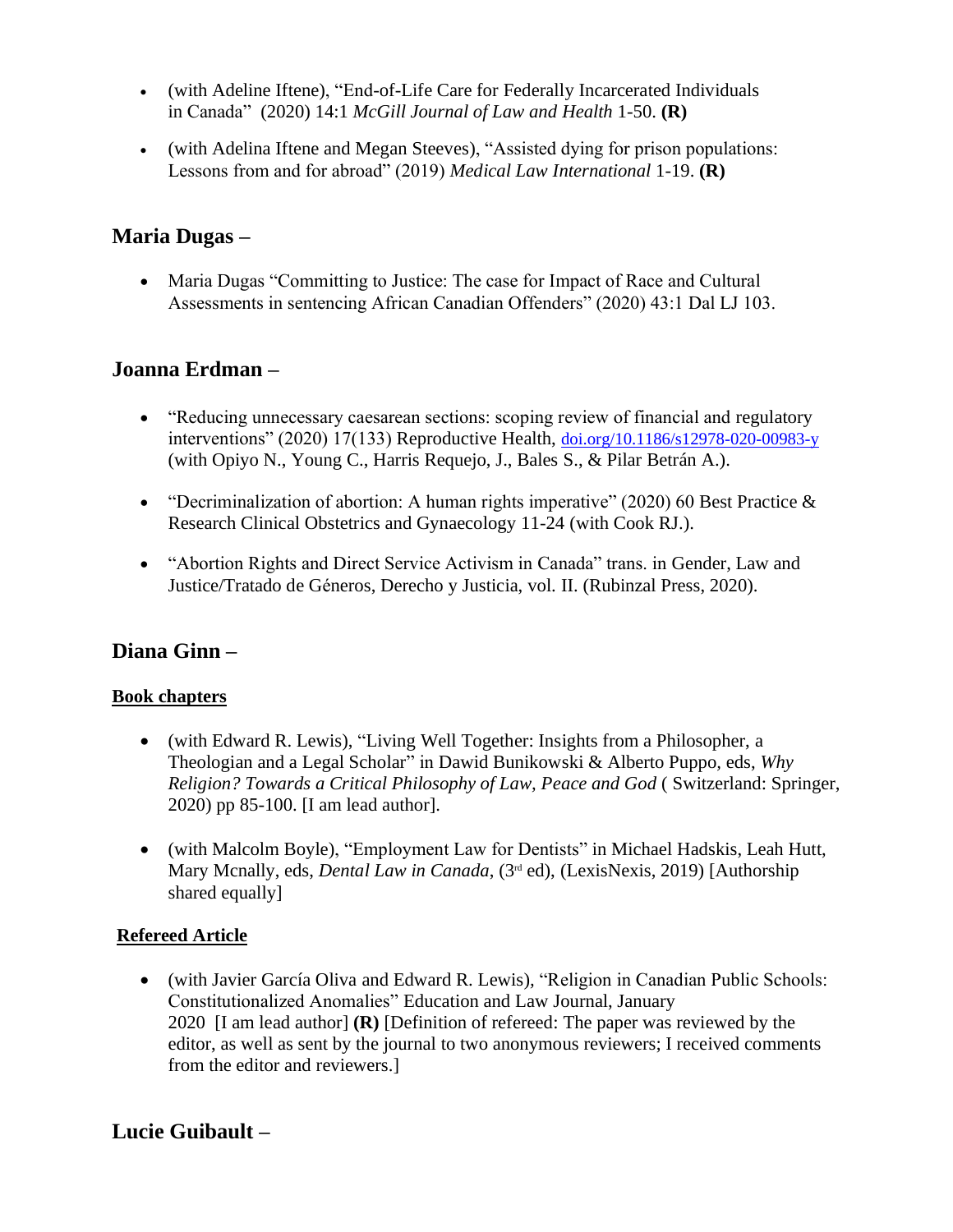• (with Sean Flynn, Christophe Geiger, João Pedro Quintais, Thomas Margoni, Matthew Sag, and Michael Carroll), 'Implementing user rights for research in the field of artificial intelligence: a call for international action' *European Intellectual Property Review* 2020, 42(7), 393-398

# **Michael Hadskis –**

- (with Leah Hutt and Mary McNally), eds, *Dental Law in Canada*, 3rd ed (Toronto: LexisNexis, 2019).
- (with Mary Jane Dykeman and Nareh Ghalustians), "Regulation of Dental Research" in Michael Hadskis, Leah Hutt, and Mary McNally, eds, *Dental Law in Canada* (Toronto: LexisNexis Canada Inc, 2019), 341-396.
- (with Terra Manca, Janice Graham, Eve Dube, Melissa Kervin, Eliana Castillo, Natasha Crowcroft, Deshayne Fell, Jaelene Mannerfeldt, Devon Greyson, Noni MacDonald & Karina Top, "Developing product label information to support evidence-informed use of vaccines in pregnancy", (2019) 37:48 *Vaccine* 7138-7146.

# **Matthew Herder –**

### **Books**

• (with Katherine Fierlbeck, and Janice Graham), eds., *Transparency, Power, and Influence in the Pharmaceutical Industry: Policy Gain or Confidence Game?* [forthcoming from University of Toronto Press].

#### **Refereed Journal Articles**

- (with Christopher J. Morten and Peter Doshi), "Integrated Drug Reviews at the US Food and Drug Administration—Legal Concerns and Knowledge Lost" 2020 Jama Intern Med. DOI: 10.1001/jamainternmed.2020.0074.
- (with Janice E. Graham & Richard Gold), "From discovery to delivery: public sector development of the rVSV-ZEBOV Ebola vaccine" 2020 Journal of Law and the Biosciences DOI: 10.1093/jlb/lsz019.
- "Pharmaceutical Drugs of Uncertain Value, Lifecycle Regulation at the US Food and Drug Administration, and Institutional Incumbency" 2019 Milbank Quarterly DOI: 10.1111/1468-0009.12413.
- (with Kelly Holloway), "A responsibility to commercialize? Tracing academic researchers' evolving engagement with the commercialization of biomedical research"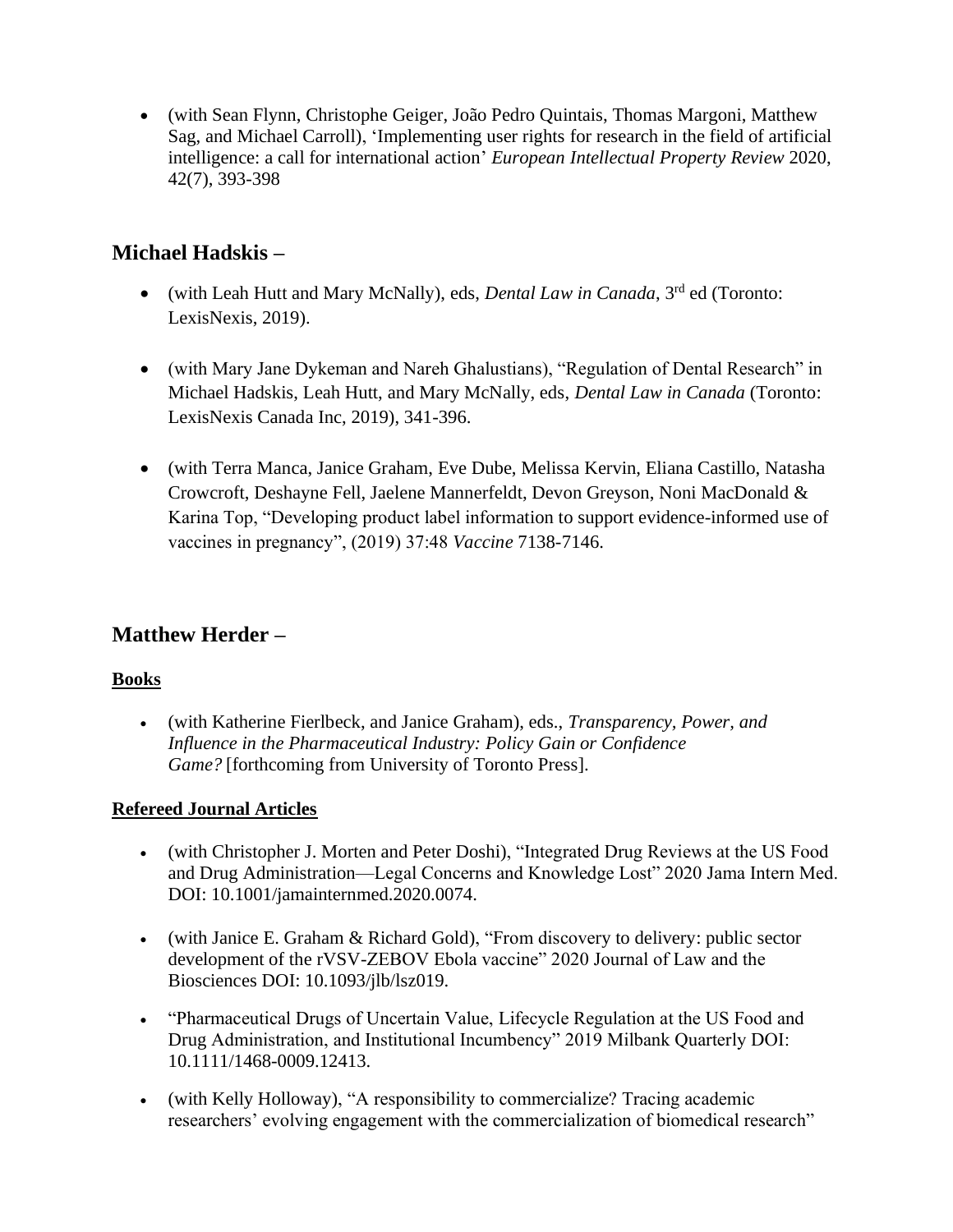2019 6:3 Journal of Responsible Innovation 263-283 DOI: 10.1080/23299460.2019.1608615.

#### **Invited Journal Articles**

• (with Joel Lexchin & Peter Doshi), "Canada finally opens up data on new drugs and devices" 2019 The BMJ 365:1825 doi: https://doi.org/10.1136/bmj.l1825.

#### **Book Chapters**

- "Public Good, or Goods for the Public: The Commercialization of Academic Health Research" in E. Mykhalovskly, J. Choiniere, P. Armstrong, and H. Armstrong eds. *Health Matters: Evidence, Critical Social Science and Health Care Canada*. (University of Toronto Press 2020).
- (with Chelsea Cox) "Pharmaceutical Regulation and Public Health" in Tracey Bailey, C. Tess Sheldon, & Jacob J. Shelley, eds., *Canadian Public Health Law and Policy in*  Canada, 4<sup>th</sup> ed. (LexisNexis 2019).

# **Adelina Iftene –**

- Punished for Aging: Vulnerability, Rights, and Access to Justice in Canadian Penitentiaries (Toronto: University of Toronto Press, July 2019) **(R)**
- "Mr. Big: The Undercover Breach of the Right against Self-Incrimination," in C. Hunt (ed.), Perspectives on the Law of Privilege (Thomson Reuters, September 2019).
- "Incarceration in Canada: Risks to and Opportunities for Public Health," in Tess Sheldon, Tracey Bailey, and Jacob Shelley (eds.), Public Health Law and Policy in Canada, 4 th ed. (Lexis Nexis, December 2019).
- "Palliative Care and Self-Directed Death for Incarcerated Individuals: Mapping the Law, Policies, and Practices in Canadian Federal Prisons" 14:1 McGill Law and Health Journal (2020) (with Jocelyn Downie) **(PR)**
- "Assisted Dying in Prisons: Lessons From and For Abroad," Medical Law International (2019) (with Jocelyn Downie and Megan Steeves) (PR)
- "Mother-Child Programs for Incarcerated Mothers and Children and Associated Health Outcomes: A Scoping Review" (2020) 33:1 Canadian Journal of Nursing Leadership 81 (with Martha Paynter, Shelley McKibbon, Keisha Jefferies, Ruth Martin-Misener, and Gail Tomblin Murphy) **(PR)**
- "The Bad, the Ugly and The Horrible: What I Learned about Humanity by Doing Prison Research [Book Launch Speech]" 43:1 Dalhousie Law Journal (2020).
- "COVID-19 In Prisons: Policies, Practices and Concerns," in Colleen Flood, Sophie Theriault, Vanessa MacDonell, Sridhar Venkatapuram and Jane Philpott, "Law, Policy & Ethics of COVID-19 " (University of Ottawa Press, 2020) **(PR)**.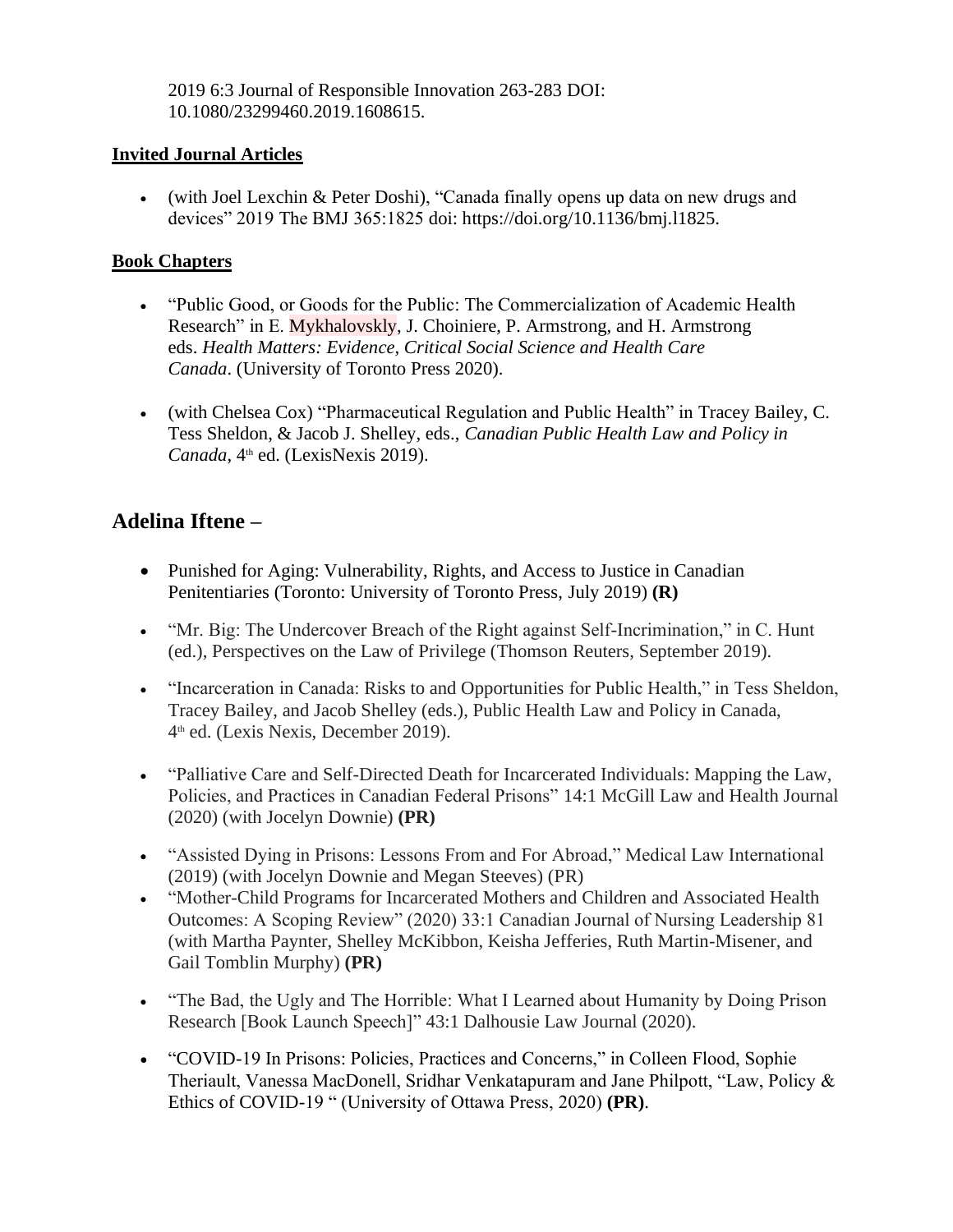# **William Lahey –**

• (with Hannah Bentzen), "The Legal Framework of Canada's Health Care System" in Michael Hadskis, Leah Hutt, Mary McNally, eds, *Dental Law in Canada*, (3rd ed), (LexisNexis, 2019) pp 29-85.

### **Jodi Lazare –**

- "Who Gets the Dog?' A Family Law Approach" (2020) 45:2 Queen's Law Journal 287 **(R)**
- "The Spousal Support Advisory Guidelines, Soft Law, and the Procedural Rule of Law" (2019) 31:2 Canadian Journal of Women and the Law 317 **(R)**

# **Constance MacIntosh –**

- (with Colin Grey & Sarah Marsden), **(Co-editors)** Special Issue: "Current Issues in Immigration and Refugee Law" 2019 42(1) Dalhousie Law Journal **(R)**
- (with Colin Grey & Sarah Marsden), "Canadian Immigration Law in the Face of a Volatile Politics 2019 42(1) Dalhousie Law Journal i.
- "Medical Inadmissibility, and Physically and Mentally Disabled Would-be Immigrants to Canada" Dalhousie Law Journal 2019 42(1) Dalhousie Law Journal 125 **(R)**
- "The Intersection of Indigenous Public Health with Canadian Health Law and Policy" in Tracey Bailey, Tess Sheldon and Jacob Shelley, eds, Public Health Law and Policy in Canada (4<sup>th</sup> ed) (LexisNexis, 2019)

# **Andrew Martin –**

- "The Implications of Federalism for the Regulation of Federal Government Lawyers" (2020) 43:1 Dal LJ 363-395 **(R)** (peer reviewed)
- "The Government Lawyer as Activist: A Legal Ethics Analysis" (2020) 41 Windsor Rev Leg & Soc Issues 28-80 **(R)** (peer reviewed)
- "Unconstitutional or Just Unworkable? The Life and Death of a Prohibition on Floor-Crossing in *Fletcher v the Government of Manitoba*" (2019) 42:1 Man LJ 51-72 (R) (peer reviewed) **(R)**
- (with Michael Da Silva), "Section 16 of the *Constitution Act, 1867*: The Queen, the Capital, and Canadian Constitutionalism" (2018) 23:2 Rev Const Studies 259-285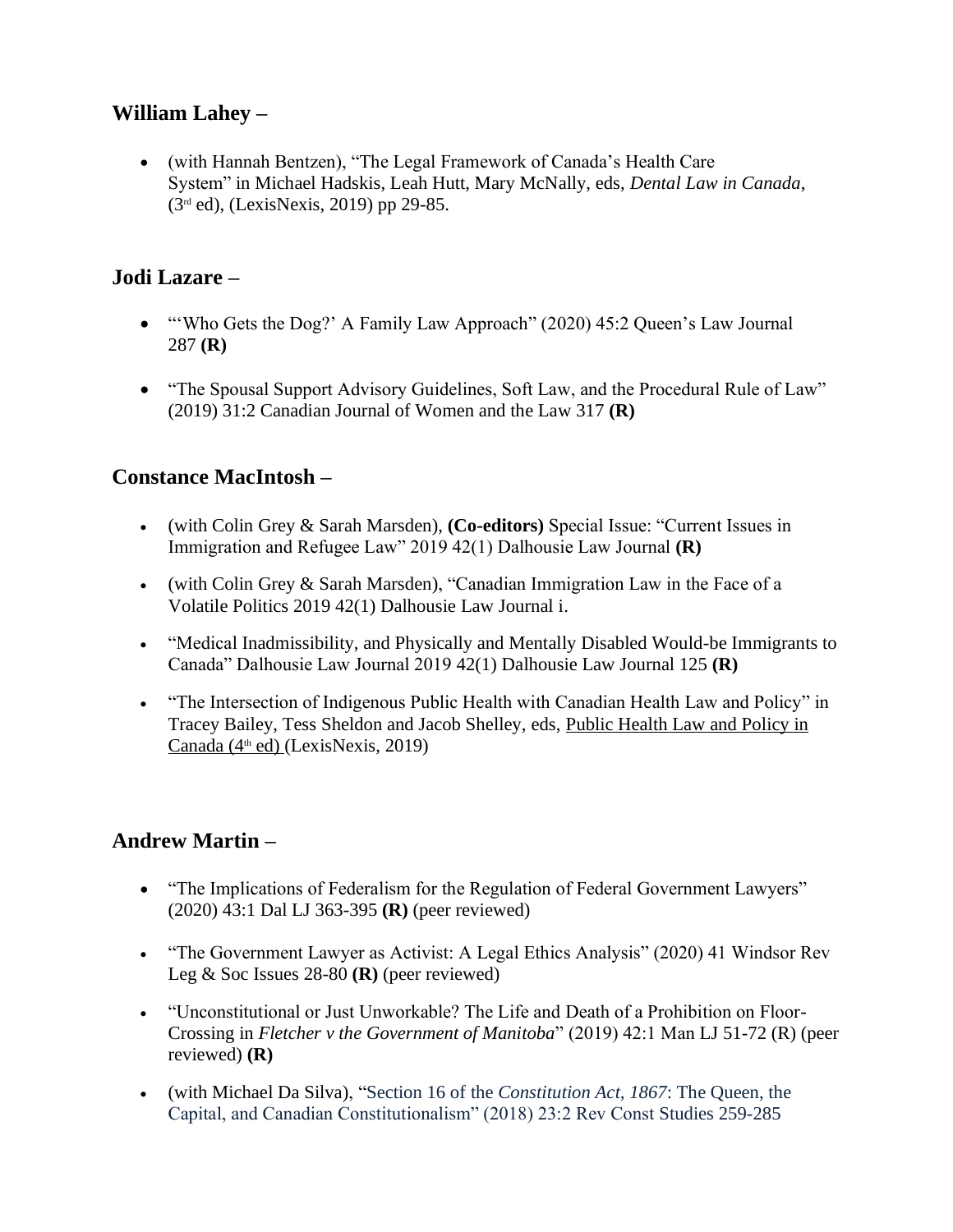[published October 2019] (peer reviewed) **(R)**

- "Review of Barry Cahill, *Professional Autonomy and the Public Interest: The Barristers' Society and Nova Scotia's Lawyers, 1825-2005*" (2020) 101:2 Can Historical Rev 304- 306 **(R)**
- "Review of: Carissima Mathen, *Courts Without Cases: The Law and Politics of Advisory Opinions* (Oxford: Hart, 2019) and Kate Puddister, *Seeking the Court's Advice: The Politics of the Canadian Reference Power* (Vancouver: UBC Press, 2019)" (2020) 13:3 JPPL 633-644 **(R)**
- "Review of *The Charter Debates: The Special Joint Committee on the Constitution, 1980-1981, and the Making of the Canadian Charter of Rights and Freedoms*, Adam Dodek (Toronto: University of Toronto Press, 2018)" (2020) 13:2 JPPL 451- 457 **(R)**
- "The Legal Ethics Implications of the SNC-Lavalin Affair for the Attorney General of Canada" (2019) 67:3 Crim LQ 161-179 **(R)**

# **Anne Matthewman –**

• (with Philip W.Whitehead), Legal Writing and Research Manual,  $8<sup>th</sup>$  ed. LexisNexis, 2019.

# **Liam McHugh-Russell –**

• "International Labor Law and Its Others: Governance by Norm Versus Governance by Knowledge" (2019) *AJIL Unbound* 113: 402–6.

# **Naiomi Metallic –**

- "New Brunswick Needs a public inquiry Into Systemic Racism in the Justice System: Nova Scotia Shows Why," invited essay in Journal of New Brunswick Studies Vol 12 (2020) 1-8.
- "Celebrating 30 Years of the Indigenous Blacks & Mi'kmaq Initiative: How the Creation of a Critical Mass of Black and Aboriginal Lawyers is Making a Difference in Nova Scotia" (June 27, 2019), Canadian Race Relations Foundation's *Directions Journal*.
- "Making the Most Out of Canada's New Department of Indigenous Services Act," Policy Brief for Yellowhead Institute, August 12, 2019, [online.](https://yellowheadinstitute.org/2019/08/12/making-the-most-out-of-canadas-new-department-of-indigenous-services-act/)
- "The Promise and Pitfalls of C-92: An Act Respecting First Nations, Inuit and Métis Children, Youth and Families," Special Feature for Yellowhead Institute, July 4, 2019, [online](https://yellowheadinstitute.org/bill-c-92-analysis/) (with Hadley Friedland and Sarah Morales).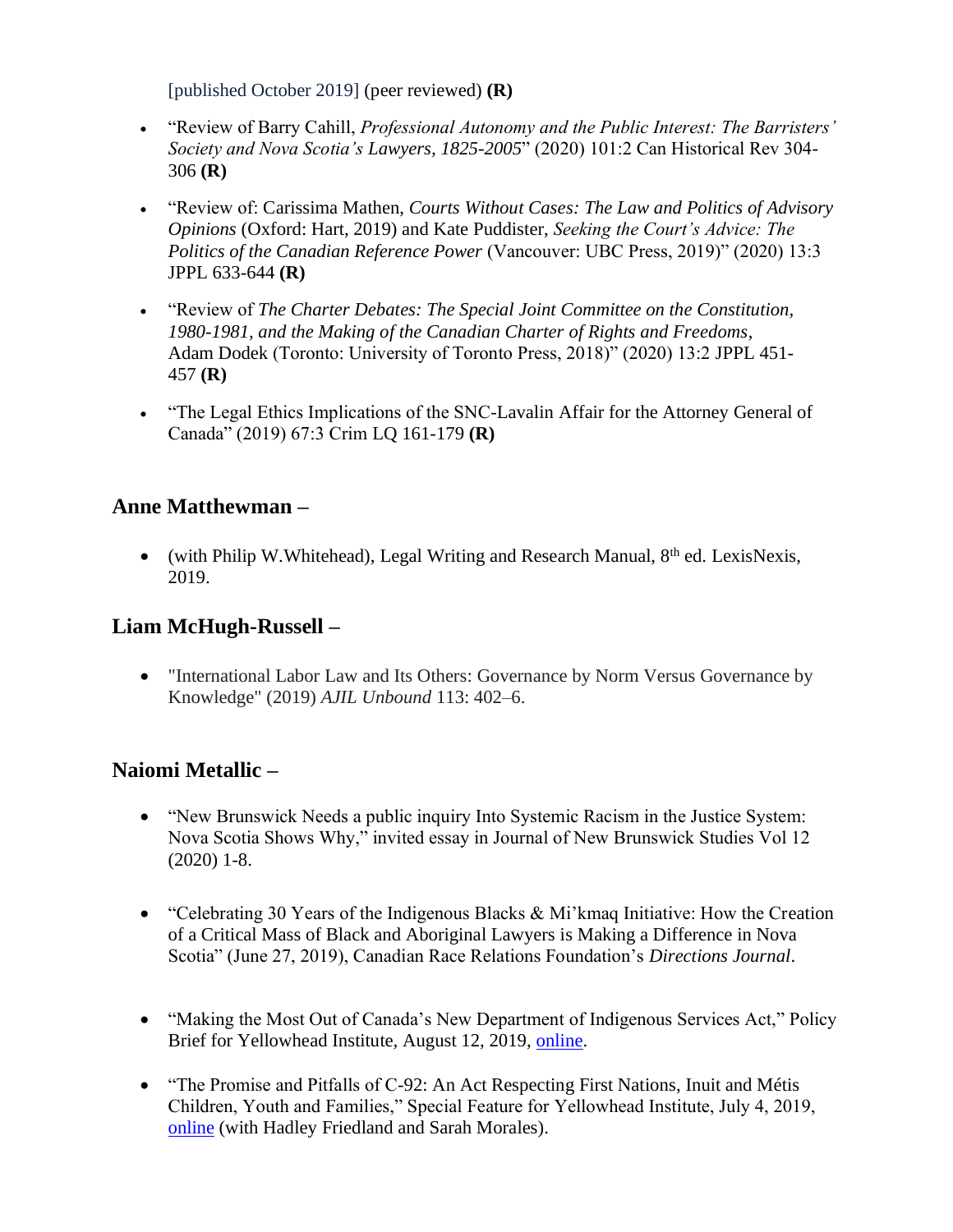#### **Collections**

- "*NIL/TU,O Child and Family Services Society v. B.C. Government and Service Employees' Union'* and *Communications, Energy and Paperworkers Union of Canada v. Native Child and Family Services of Toronto"*, in Kent McNeil & Naiomi Metallic, eds, *Judicial Tales Retold: Reimagining Indigenous Rights Jurisprudence* (forthcoming special issue of the Canadian Native Law Reporter, Native Law Center, Saskatchewan, 2020). (R)
- "Ending Piecemeal Recognition of Indigenous Nationhood and Jurisdiction: Returning RCAP's Aboriginal Nation Recognition and Government Act," Chapter 10, in *Renewing Relationships: Indigenous Peoples and Canada* (Saskatoon: Native Law Center, 2019), 243-280. (R)

#### Book Chapters

• "The Relationship Between Canada and Indigenous Peoples – Where are We?" in *Canadian Politics Seventh Edition*, eds James Bickerton and Alain-G. Gagnon (Toronto: University of Toronto Press, 2019).

#### **Reports**

- Report to the New Brunswick First Nations, *Reform on Social Assistance in New Brunswick First Nations – Considerations on a Legal Framework and Structure of the Social Assistance Program*, September 21, 2020.
- Expert Panel on Indigenous Communities, *Toward Peace, Harmony, and Well-Being: Policing in Indigenous Communities* (Ottawa, Ontario: Canadian Council of Academies, April 2019) (R)
- *Proceedings of Expert Forum on First Nations Social Assistance Reform*, *September 3, 2019,* published Winter 2020 (with Fred Wien).

### **Sara Seck –**

#### Articles and Book Chapters:

- (with Akinwumi Ogunranti), "Accountability: Legal Risk and Remedies" in Rae Lindsay and Roger Martella, editors, *Corporate Social Responsibility – Sustainable Business: Environmental, Social and Governance Frameworks for the 21st Century* (International Bar Association, Wolters Kluwer Law, UK, published May 2020) **(R)**
- (with Meinhard Doelle), "Loss and Damage from Climate Change: From Concept to Remedy" 20:6 *Climate Policy* (special issue: Loss & Damage after the Paris Agreement) 669-680, [published online 7 August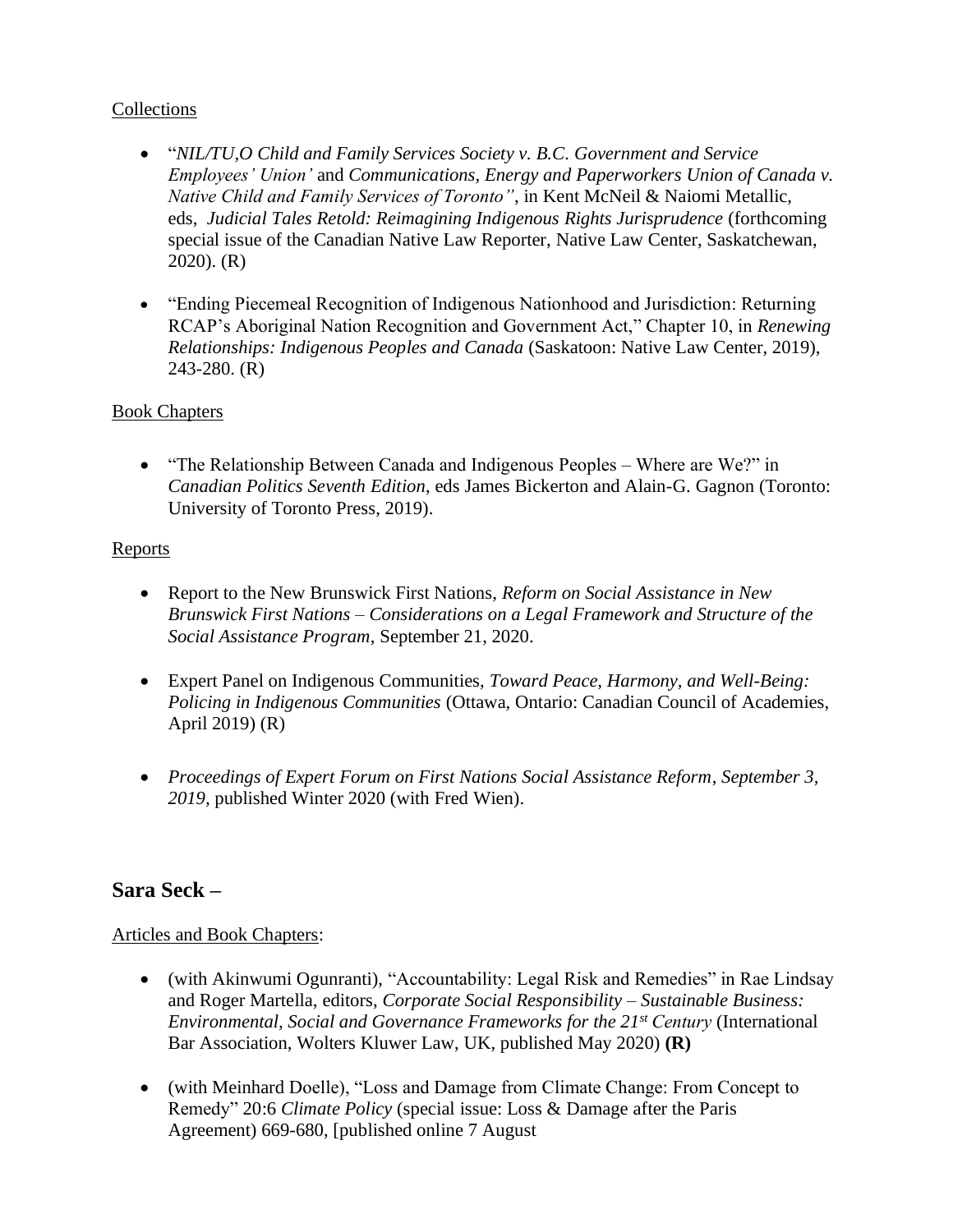[2019] DOI:[10.1080/14693062.2019.1630353](https://doi.org/10.1080/14693062.2019.1630353) **(R)** [reprint sci-hub: [https://www.sci](https://www.sci-hub.tw/10.1080/14693062.2019.1630353)[hub.tw/10.1080/14693062.2019.1630353](https://www.sci-hub.tw/10.1080/14693062.2019.1630353) ]

- (with Magda Donia, et al) , "The Theorized Relationship Between Organizational (Non)Compliance with the United Nations Guiding Principles on Human Rights and Desired Employee Workplace Outcomes" (2020) 12:5 *[Sustainability.](https://www.mdpi.com/2071-1050/12/5/2130)*[published online March 2020] **(R)**
- Olabisi Akinkugbe, Adebayo Majekolagbe, & **Sara L Seck**, "2018 Developments in Home and Host State Policy Responses to Foreign Direct Investment" in Lisa E Sachs, Lisa J Johnson, & Jesse Coleman, eds, *Yearbook of International Investment Law and Policy* (Oxford University Press, 2019) [published December 2019] **(R)**

### Reports:

- Sara L. Seck et al, "Impact Assessment and Responsible Business Guidance Tools in the Extractive Sector: Implications for Human Rights, Gender and Stakeholder Engagement" (Draft Final Report for the SSHRC Knowledge Synthesis Grant: Informing Best Practices in Environmental and Impact Assessments, 13 April 2020). <https://works.bepress.com/sara-seck/89/>
- Sara L. Seck et al, "Impact Assessment and Responsible Business Guidance Tools in the Extractive Sector: Implications for Human Rights, Gender and Stakeholder Engagement" (Evidence Brief of Draft Final Report, June 2020). [https://works.bepress.com/sara](https://works.bepress.com/sara-seck/83/)[seck/83/](https://works.bepress.com/sara-seck/83/)
- Sara L. Seck et al, "Overarching Concept Memo: Business Responsibilities for Environmental Human Rights" (February 2020, Commissioned by UN Environment's Environmental Rights Initiative), with Annex 1 "Business responsibilities for human rights" and Annex 2 "Guidelines, standards and principles on BHR with respect to environmental rights".
- Sara L. Seck et al, "Business and Environmental Human Rights: Future Steps" (January 2020, Commissioned by UN Environment's Environmental Rights Initiative).

# **Rollie Thompson –**

- "Post-Separation Increases in Payor Income and Spousal Support" (2020), 39 Can.Fam.L.Q. 185.
- Editor, *Nova Scotia Civil Procedure Rules*, 2nd ed. (LexisNexis, looseleaf), Issues 46, 50, 51.
- "Evidence" in Nova Scotia Barristers' Society, *2020 Bar Review Materials* (May 2020).